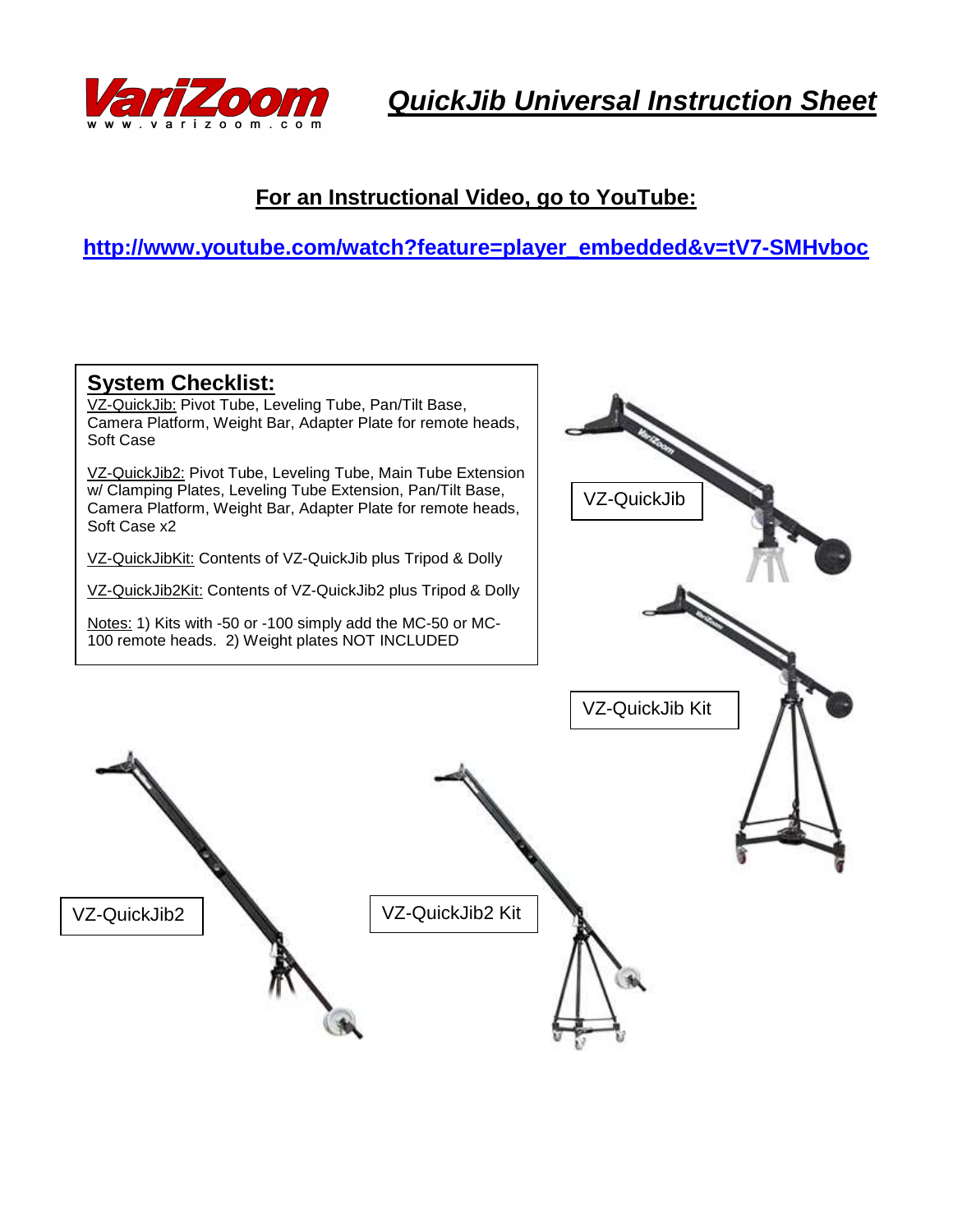





Camera Platform attaches to camera leveling tube at crossbar w/ threaded rod & leveling knobs

Main Tube Extension: Align tubes/plates/holes and insert long thumbscrew through

knob thoroughly.

QR pin

Adapter Plate for 100mm heads and MC100 or MC50 flat bases



(for QuickJib2 / Extension only) aligned holes, tighten hand